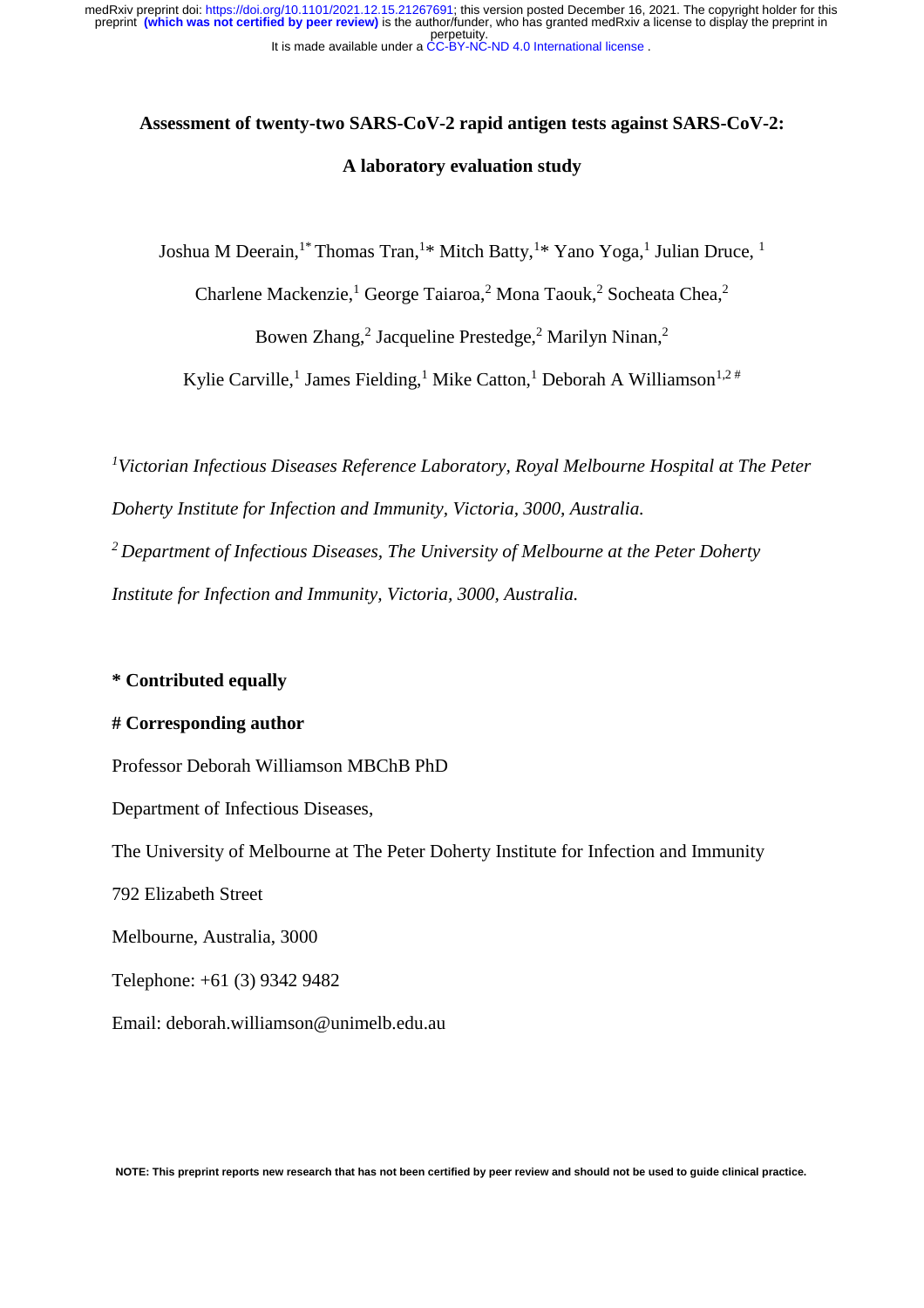## **ABSTRACT**

#### **Background**

Rapid antigen testing is widely used as a way of scaling up population-level testing. To better inform antigen test deployment in Australia, we evaluated 22 commercially available antigen tests against the currently circulating delta variant, including an assessment of culture infectivity.

## **Methods**

Analytical sensitivity was evaluated against SARS-CoV-2 B.1.617.2 (Delta), reported as TCID50/mL, cycle threshold (Ct) and viral load (RNA copies/mL). Specificity was assessed against non-SARS-CoV-2 viruses. Clinical sensitivity and correlation with cell culture infectivity was assessed using the Abbott PanBio<sup>TM</sup> COVID-19 Ag test.

#### **Results**

Nineteen kits consistently detected SARS-CoV-2 antigen equivalent to 1.3 x  $10^6$  copies/mL  $(5.8 \times 10^3 \text{ TCID}_{50}/\text{mL})$ . Specificity for all kits was 100%. Compared to RT-PCR the Abbott PanBio<sup>TM</sup> COVID-19 Ag test was 52.6% (95% CI, 41.6% to 63.3%) concordant, with a 50% detection probability for infectious cell culture at  $5.9 \log_{10} RNA$  copies/mL (95% CI,  $5.3$  to 6.5 log<sub>10</sub> copies/mL). Antigen test concordance was 97.6% (95% CI, 86.3% to 100.0%) compared to cell culture positivity.

# **Conclusions**

Antigen test positivity correlated with positive viral culture, suggesting antigen test results may determine SARS-CoV-2 transmission risk. Analytical sensitivity varied considerably between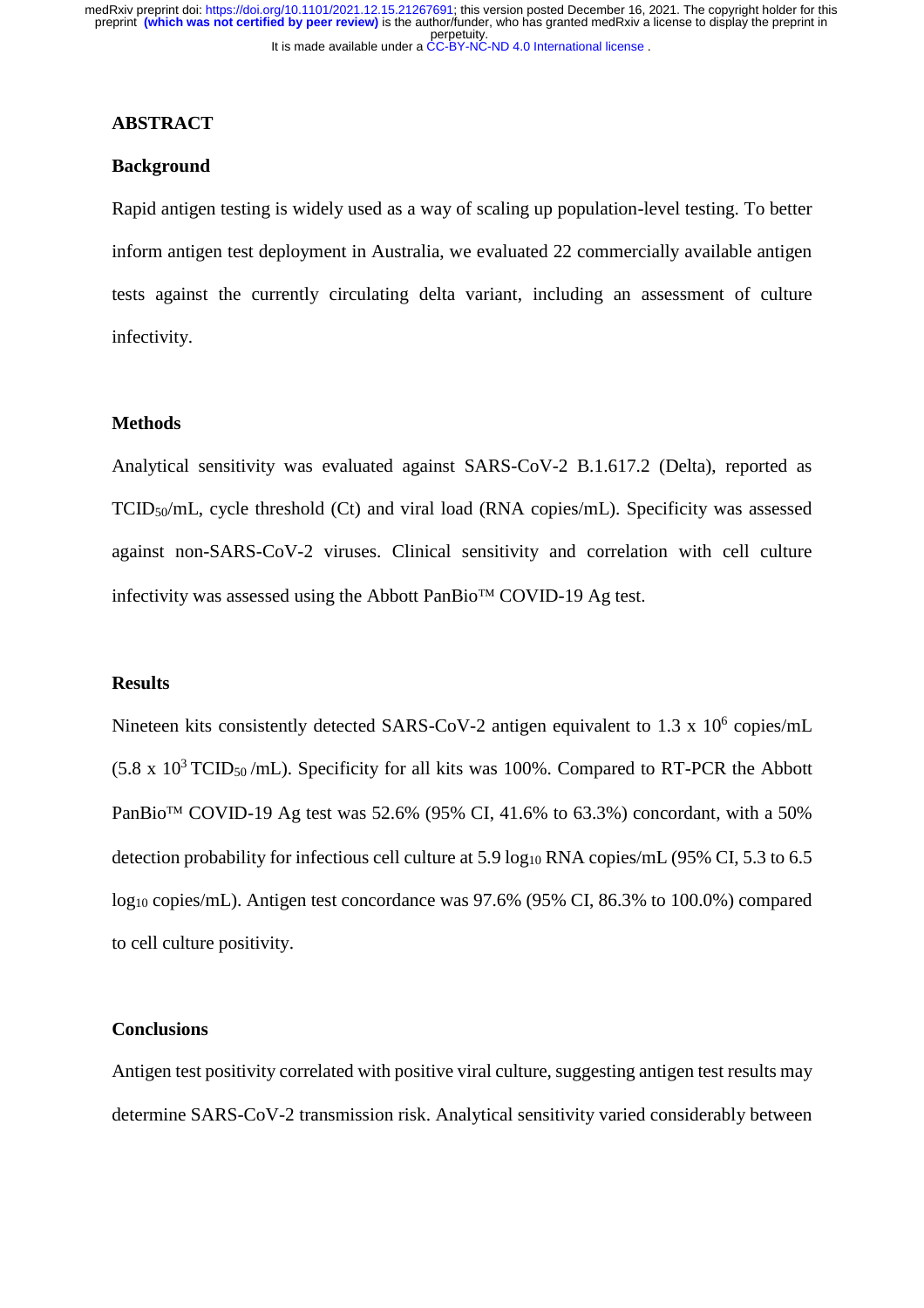perpetuity. medRxiv preprint doi: [https://doi.org/10.1101/2021.12.15.21267691;](https://doi.org/10.1101/2021.12.15.21267691) this version posted December 16, 2021. The copyright holder for this<br>preprint **(which was not certified by peer review)** is the author/funder, who has gran

It is made available under a [CC-BY-NC-ND 4.0 International license](http://creativecommons.org/licenses/by-nc-nd/4.0/) .

kits highlighting the need for ongoing systematic post-market evaluation to inform test selection and deployment.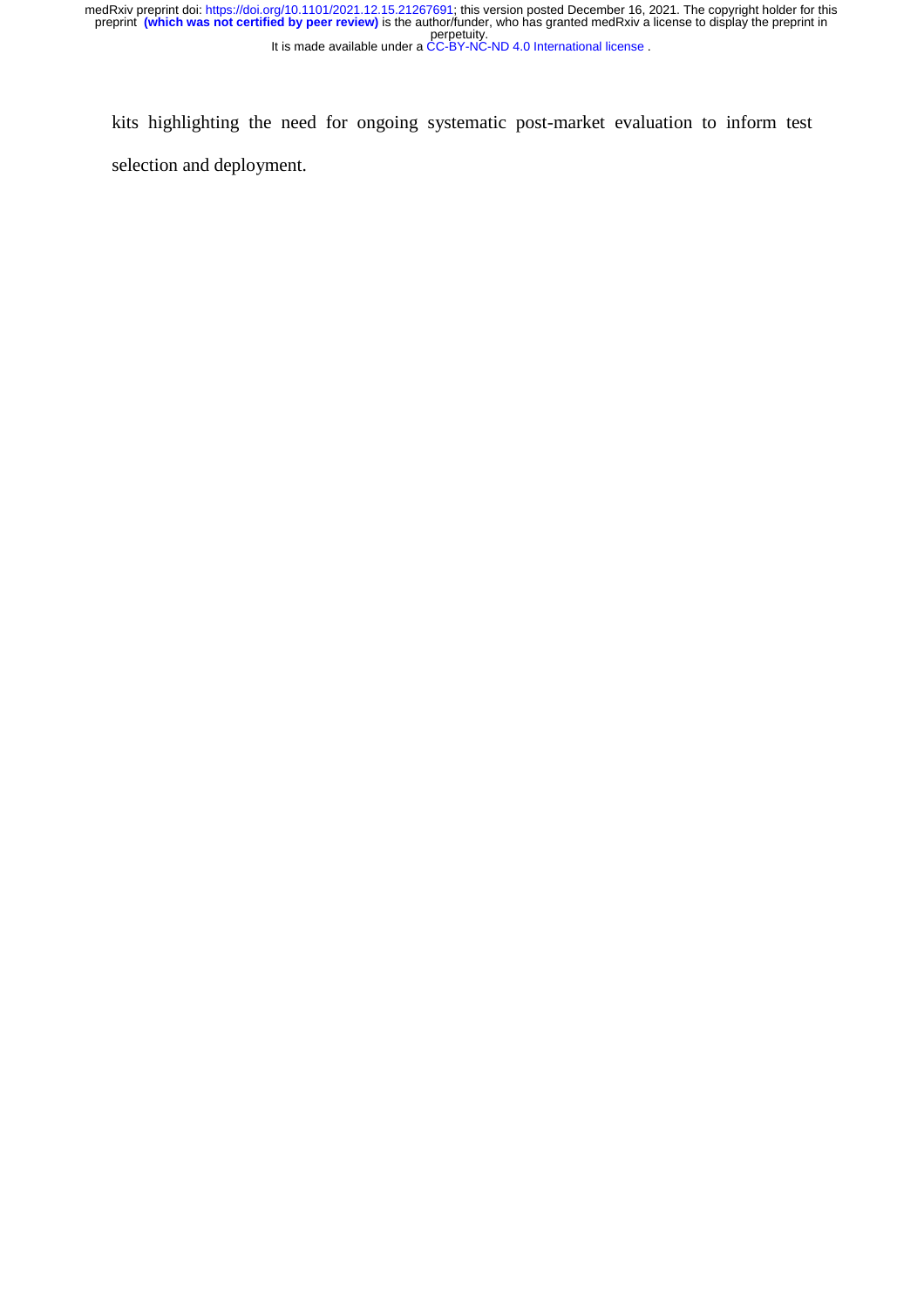## **INTRODUCTION**

The global COVID-19 pandemic has profoundly altered the way that societies live and function. To date, a combination of vaccination, local and national lockdowns, and contact tracing ('test, trace, isolate and quarantine') has been used to mitigate the transmission of SARS-CoV-2, with reverse-transcriptase polymerase chain reaction (RT-PCR) testing forming the cornerstone of testing in many countries (1, 2). In addition to molecular detection of SARS-CoV-2, point-of-care rapid antigen tests have been used to complement laboratory-based PCR testing. Deployment of rapid antigen testing has been suggested as a potential means of upscaling population-level testing to facilitate the safe re-opening of societies, and to enable access to COVID-19 testing in resource-poor settings (3-6). In theory, large-scale testing of asymptomatic populations using rapid antigen tests (in conjunction with other public health measures) could detect infectious individuals with pre-symptomatic or asymptomatic COVID-19 and rapidly interrupt transmission networks and is a conceptually attractive option for facilitating a 'COVID Normal' return to daily activities.

Because COVID-19 antigen tests detect viral protein (usually nucleocapsid) rather than amplified nucleic acid, they are inherently less sensitive than RT-PCR assays (7). However, their advantages include rapid results, portability and reduced cost compared to RT-PCR. Further, recent studies suggest that detection of viral antigen may correlate with higher viral load and hence, a greater likelihood of cell culture infectivity (8, 9). Although higher viral load does not necessitate a greater probability of infectiousness, regular antigen testing may serve to identify high risk individuals who are infectious and should be quarantined (10).

Australia has one of the highest per capita SARS-CoV-2 RT-PCR testing rates in the world; these high rates of testing have, along with major public health interventions, contributed to a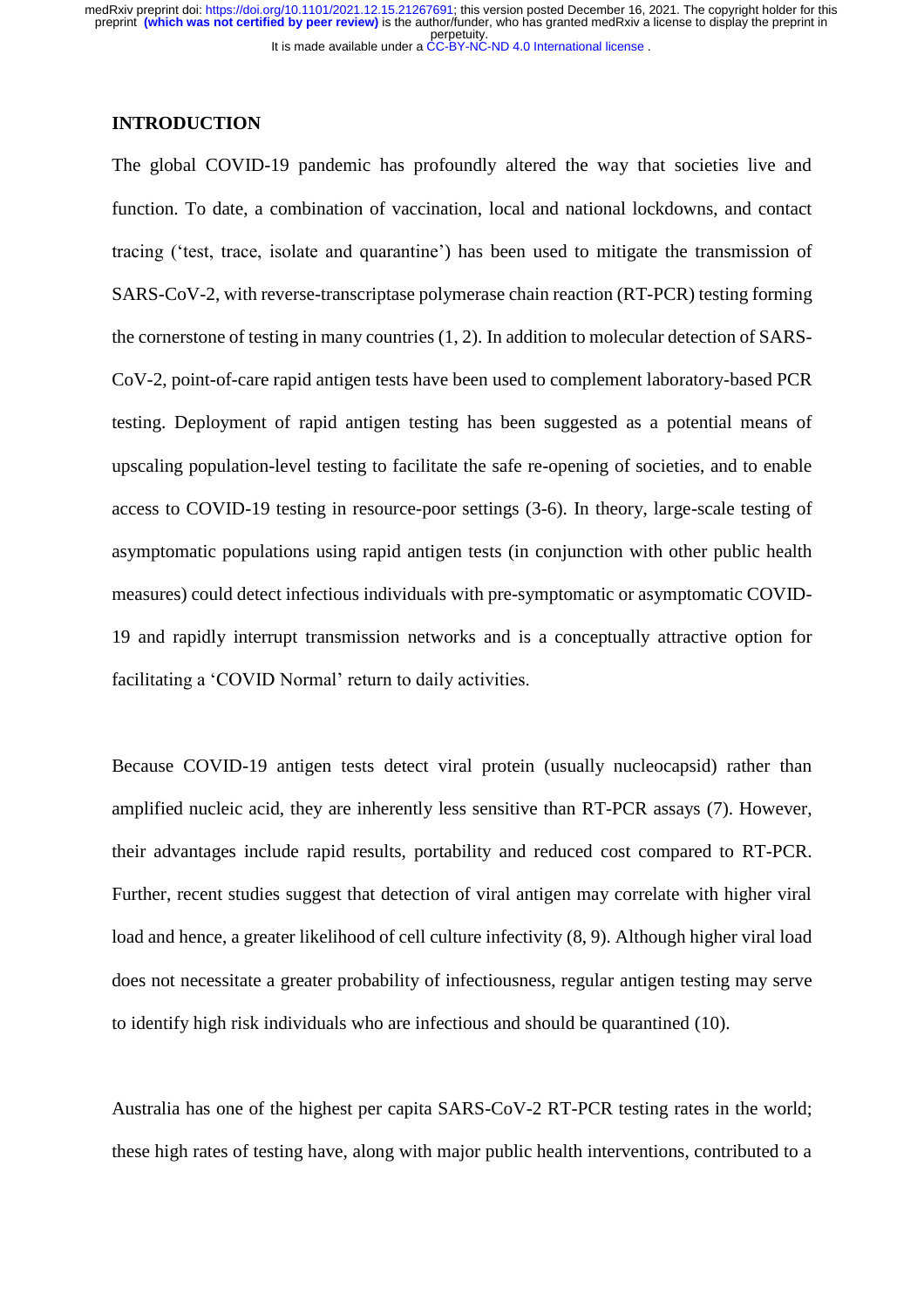relatively low incidence of COVID-19 (11). However, the recent emergence of the B.1.617.2 lineage (Delta lineage; World Health Organisation [WHO] nomenclature) in Australia in early 2021 has led to extensive community transmission in the two most populous states of Australia; New South Wales (NSW) and Victoria. These outbreaks have led to renewed interest in the application of antigen tests, with over 40 point of care lateral flow devices (LFD) assays now approved for use in Australia (as of  $22<sup>nd</sup>$  October, 2021 when this study commenced) by the Therapeutics Goods Administration (TGA), including two assays using saliva as the testing sample (12). Knowledge of the performance characteristics of antigen tests is critical in considering if, when and how they are most appropriately used. To date however, most published studies have not assessed a broad range of antigen test kits, and there are limited data available on the performance of antigen tests against the Delta variant. Accordingly, to better inform the deployment of antigen tests in Australia, we compared the performance characteristics of 22 commercially available antigen test assays, including an assessment of culture infectivity.

#### **METHODS**

## *Study samples and design*

A laboratory evaluation study was conducted at the Victorian Infectious Diseases Reference Laboratory (VIDRL) at The Peter Doherty Institute for Infection and Immunity (Melbourne, Australia). VIDRL is the public health virology laboratory for the state of Victoria, serving a population of approximately 6.24 million people. The study was designed in two parts: (i) an evaluation of analytical sensitivity and specificity of 22 antigen tests, including two saliva antigen tests and two fluorescent immune assays (Supplementary Table 1); and (ii) an evaluation of clinical sensitivity and specificity of a high-performing antigen test and correlation with infectivity in cell culture.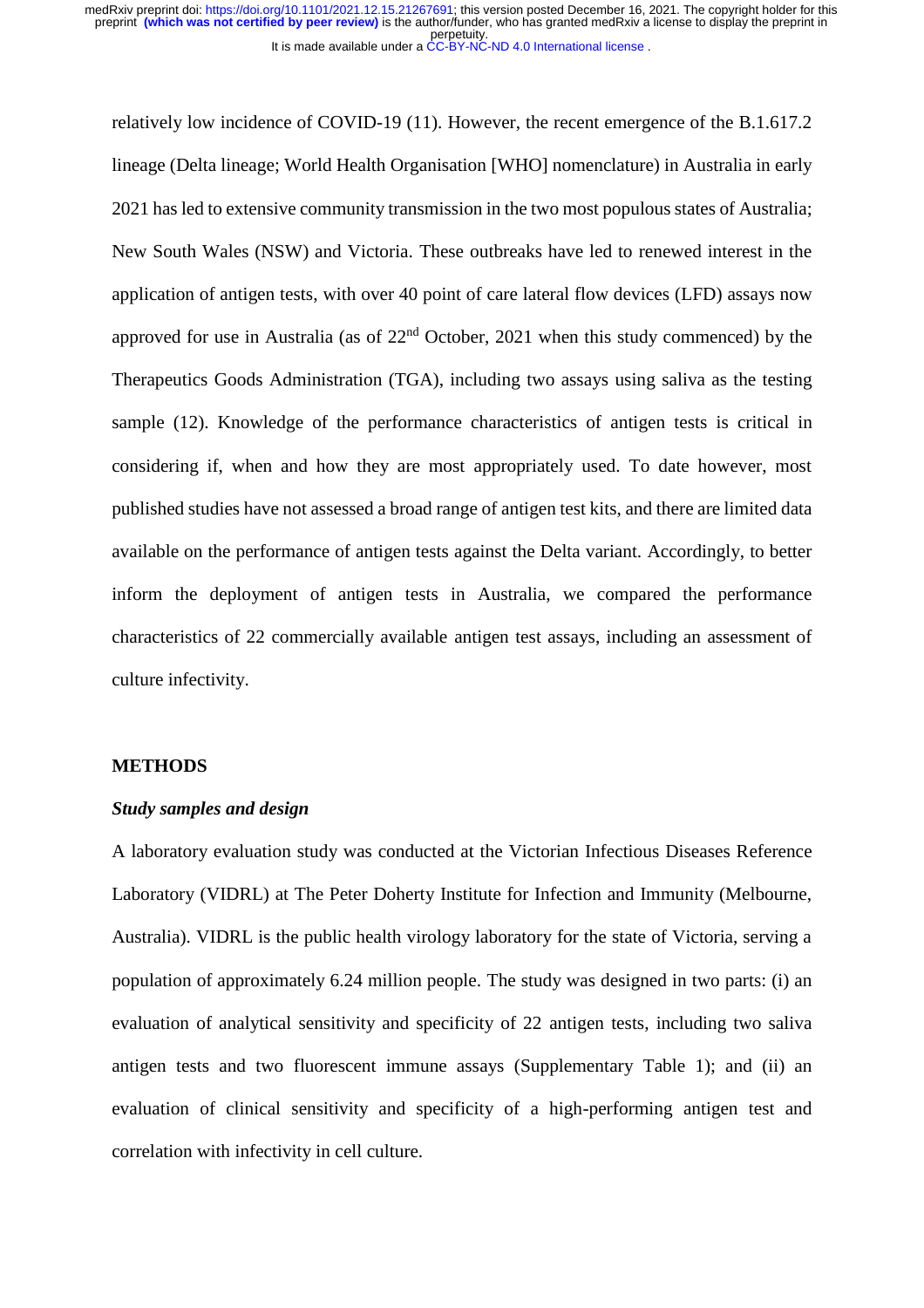## *Analytical sensitivity and specificity*

To evaluate analytical sensitivity and specificity, we used a dilution series of a representative isolate of the Delta variant currently circulating in Victoria (VIC/18440/2021). SARS-CoV-2 lineage classification was based on previously described methods (13). Virus was grown in Calu-3 cells (Supplementary Appendix) and inactivated by a 50kGy dose of gamma radiation. Gamma irradiation is commonly used in virology to inactivate viruses for subsequent use in the development and evaluation of laboratory assays, whilst preserving the structural integrity of surface antigens (14). To confirm that gamma irradiation had no impact on antigen kit evaluation, we compared the analytical sensitivity of an antigen test kit pre- and post-irradiation using VIC/18440/2021. Viral load was quantified by an in-house assay for the N-gene, described previously (15), and by droplet digital PCR (ddPCR; BioRad QX200) (Supplementary Appendix). Infectious virus was also quantified prior to gamma-irradiation by TCID<sup>50</sup> assay (Supplementary Appendix).

Two-fold serial dilutions of quantified virus were prepared in either viral transport media (VTM) to simulate an eluted nasopharyngeal swab, or pooled healthy donor saliva, (that tested negative to SARS-CoV-2) ranging from approximately  $10^1$  to  $10^5$  TCID<sub>50</sub>/mL, covering a range of cycle threshold (Ct) values between 21-35 (based on the in-house N-gene RT-PCR) (Supplementary Table 2). Based on manufacturer's reported sensitivities for assessed antigen test kits, we estimated that the limit of detection (LoD) for all devices would fall between 3 x  $10<sup>1</sup>$  and 2 x  $10<sup>3</sup>$  TCID<sub>50</sub>/mL. Samples with a Ct value between 21 and 23 (2 x 10<sup>4</sup> and 1 x 10<sup>5</sup> TCID<sub>50</sub>/mL, and > 33 ( $\geq$ 2 x 10<sup>1</sup> TCID<sub>50</sub>/mL) were assessed in duplicate, while samples with a Ct between 24 and 32 were assessed in quadruplicate.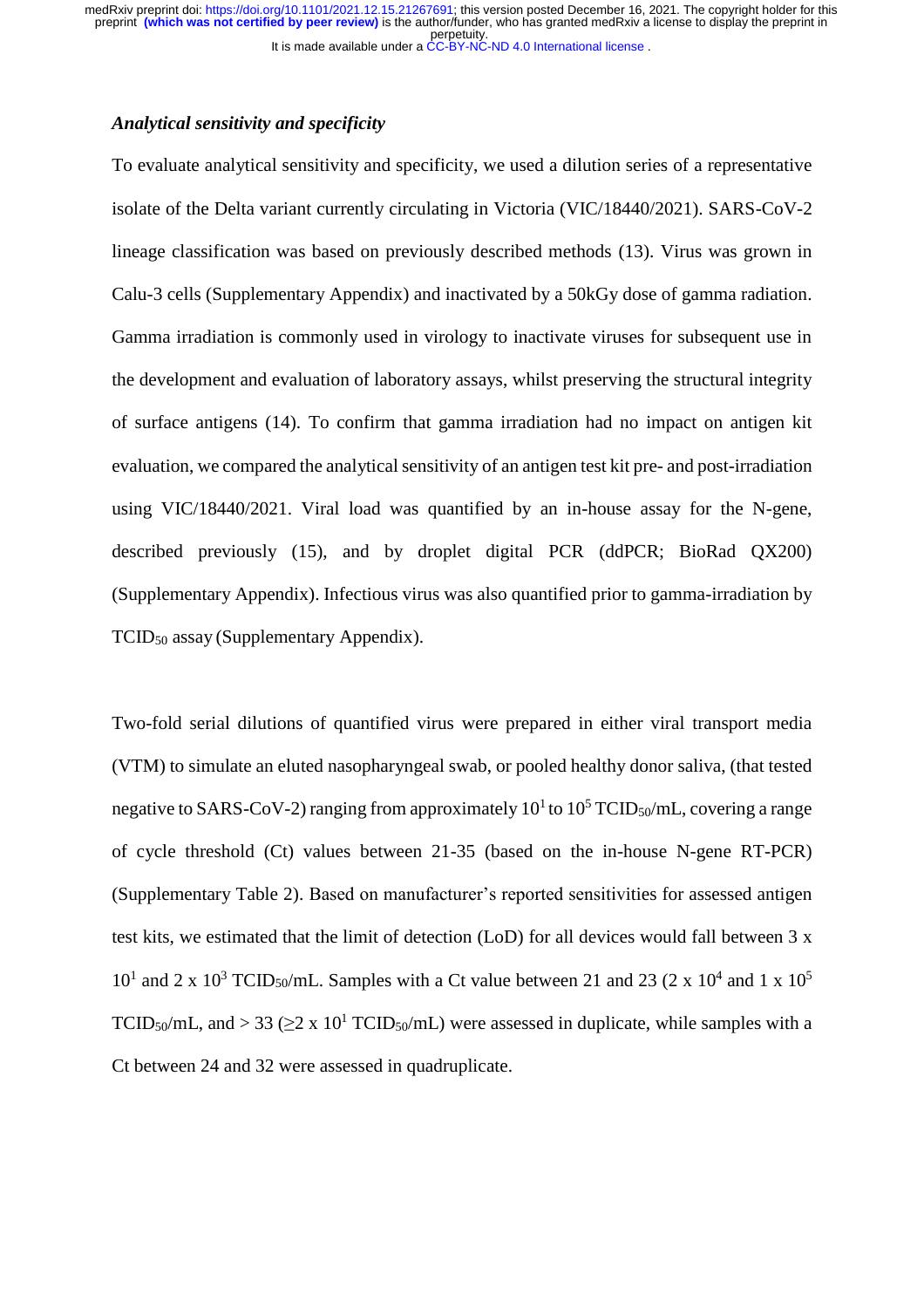For the twenty nasal/nasopharyngeal antigen tests, testing was performed according to the manufacturers provided instruction for use (IFU) for assessing swabs eluted in VTM. Where no specific protocol was provided, a 1:1 dilution of sample to extraction buffer was prepared and added to the test kit using provided plasticware, as per manufacturer's instructions (Supplementary Table 1).

To assess analytical specificity, panels of 'distractor' viruses commonly found in respiratory samples were prepared using ten stored reference isolates from VIDRL: Influenza A/B, Respiratory Syncytial Virus (RSV), Rhinovirus, human coronaviruses (OC43 and 229E), Adenovirus 3, Herpes Simplex Virus 1 (HSV1), Cytomegalovirus (CMV) and Parainfluenza virus 3. Samples were diluted in VTM or pooled saliva to a  $Ct \le 25$  and quantified using ddPCR (Supplementary Appendix and Supplementary Table 3). Each sample was tested in duplicate (n=20 samples) using the same procedure as the sensitivity panels described above.

Testing duration and interpretation of antigen test results were performed as per manufacturer's instructions. Results of all tests were recorded independently by two scientists. Results were read by a third independent scientist where there was discordance between initial readings.

# *Assessment of clinical sensitivity and correlation with viral culture infectivity*

Clinical sensitivity and correlation with cell culture infectivity was assessed using the Abbott PanBio<sup>™</sup> COVID-19 Ag test (Abbott Rapid Diagnostics Jena GmbH, Germany). This device was specifically chosen because clinical studies using this kit are ongoing in our setting. Residual VTM from combined naso-oropharyngeal swabs that were submitted to VIDRL for SARS-CoV-2 RT-PCR testing between  $01/07/2021$  and  $22/08/2021$  were stored at  $4^{\circ}$ C up to 1 week prior to testing. Samples were not subjected to a freeze-thaw cycle to facilitate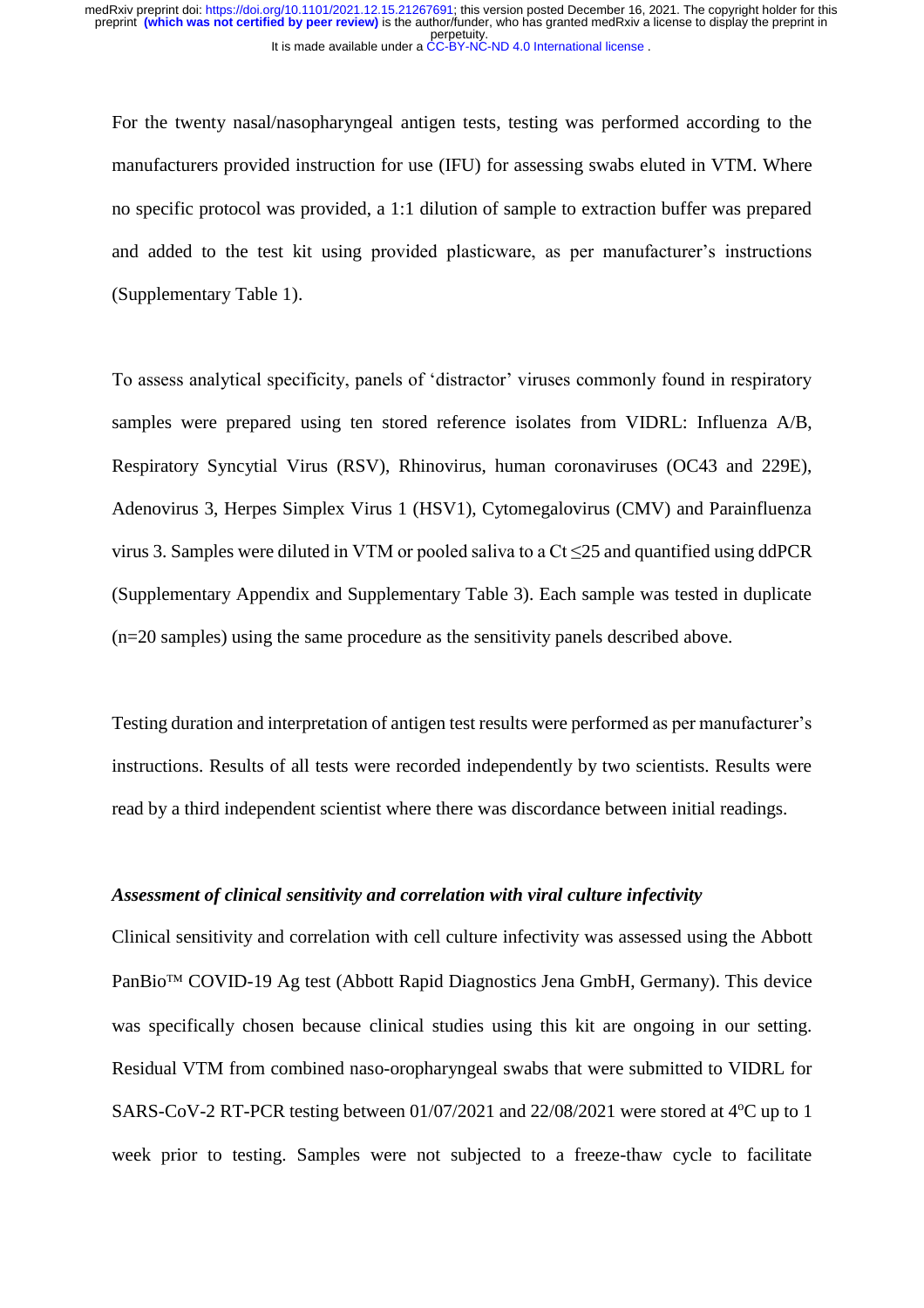preservation of virus for cell culture infectivity assessment. All samples reported as detected for SARS-CoV-2 and with sufficient volume remaining were included and assessed for the following: (i) antigen test reactivity; (ii) cell culture infectivity, and (iii) viral RNA load quantification using a quantitative standard curve (Supplementary Appendix). Lineage designation of SARS-CoV-2 was performed using previously described methods (13). Clinical specificity of the LFD was assessed using residual VTM from 100 SARS-CoV-2 RT-PCR negative combined naso-oropharyngeal swabs.

SARS-CoV-2 RT-PCR positive clinical samples were assessed for antigen test reactivity using the Abbott PanBioTM COVID-19 Ag Rapid Test Device (Nasal) (Abbott 41FK11). Samples were prepared and tested according to methods described in the 'Guidance For Use of Alternative Protocol' documentation provided by Abbott. Samples were diluted 1:1 in 150 µL extraction buffer and 130µL of the mixed solution added to the rapid test device. Results were recorded between 15-20 minutes according to manufacturer's IFU by two independent scientists. Results were read by a third independent scientist where there was discordance between initial readings.

#### S*tatistical analysis*

Linear regression was performed to determine the relationship between N-gene RT-PCR Ct value and either SARS-CoV-2 viral load (reported as RNA copies/mL) or  $log_{10} TCID_{50}/mL$ . Analytical sensitivity was defined as all samples in a dilution series positive for SARS-CoV-2 antigen, except in the logistic regression analysis, in which each sample was treated as an independent positive (\*1\*) or negative (\*0\*) result. These regression models were used to determine the 50% antigen test detection rate and 95% confidence intervals (CI) at a given viral load (log<sub>10</sub> RNA copies/mL). Median value (and corresponding 95% CI) comparing clinical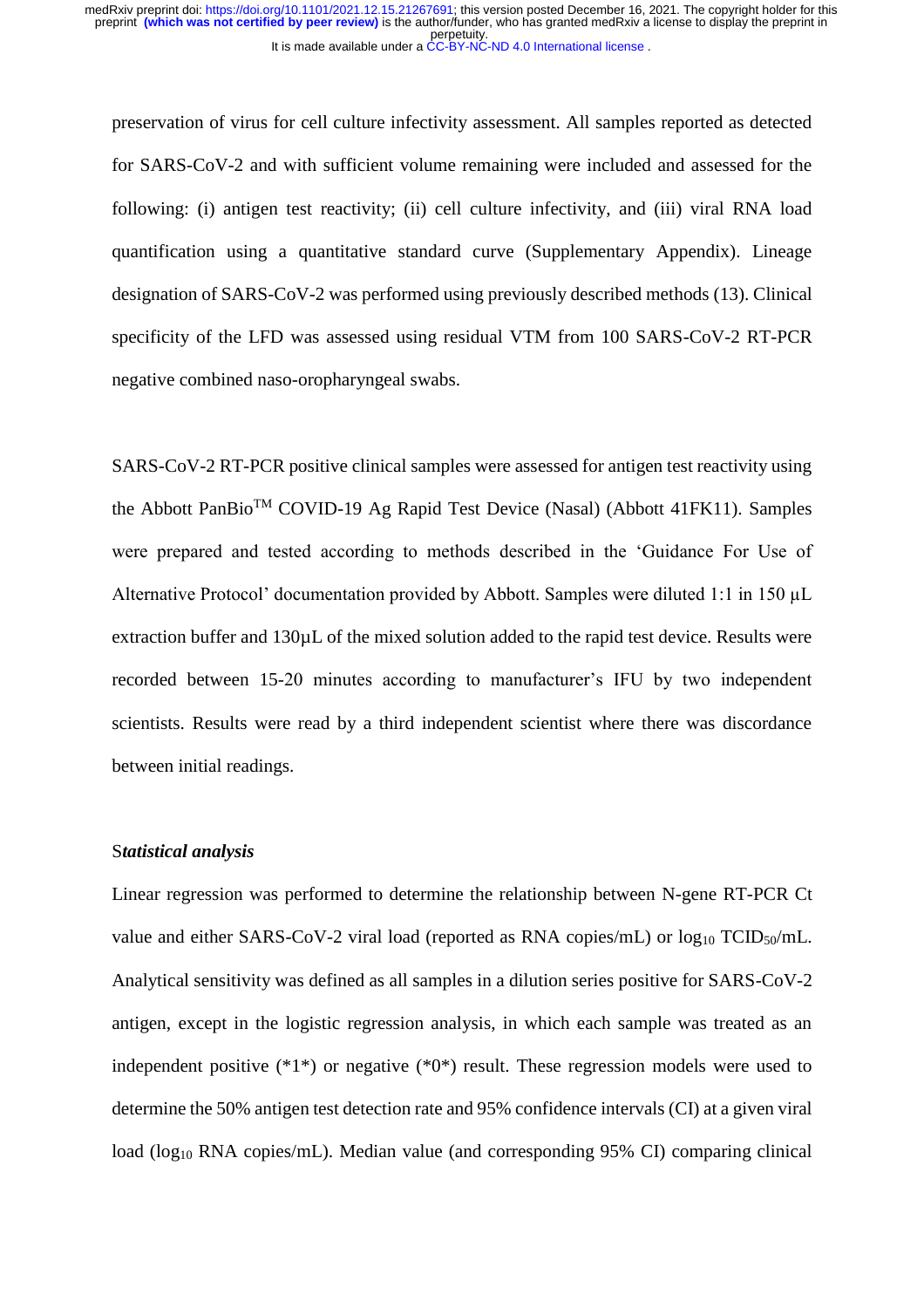sensitivity and specificity of antigen test positivity to culture infectivity and N-gene RT-PCR Ct values were generated using the Wilson-Brown method. Analysis was performed using GraphPad Prism (v 9.0) and Stata, and data visualisation was performed using GraphPad Prism (v 9.0) and ggplot (v3.3.5) in Rstudio (v1.4.1717) (16).

# *Ethics*

This study was approved by the Royal Melbourne Hospital Research Ethics Committee (QA2020085).

#### **RESULTS**

# *In vitro evaluation of antigen test analytical performance*

Overall, 22 rapid antigen kits were assessed for LoD and specificity (Table 1). Nineteen kits consistently detected SARS-CoV-2 antigen at dilutions equivalent to 5.8 x  $10^3$  TCID<sub>50</sub>/mL (1.3)  $x$  10<sup>6</sup> copies/mL). Six kits consistently detected antigen in samples at a dilution equivalent to 7.2 x 10<sup>2</sup> TCID<sub>50</sub>/mL (1.6 x 10<sup>5</sup> RNA copies/mL), and a further six kits showed a limit of detection at 3.6 x 10<sup>2</sup> TCID50/mL (8.3 x 10<sup>4</sup> RNA copies/mL) (Table 1). Linear regression analysis confirmed a significant agreement ( $R^2 = 0.9796$ , P <0.0001) between N-gene Ct and ddPCR-quantified viral load (log<sub>10</sub> RNA copies/mL) for each sample dilution (Supplementary Figure 2).

Logistic regression analysis demonstrated that eleven kits had a 50% detection probability for viral loads  $>10^6$  RNA copies/mL, and seven kits had 50% detection probabilities  $>10^5$  RNA copies/mL, equivalent to approximately 3.7 x  $10^3$  TCID<sub>50</sub>/mL (Figure 1 and Supplementary Figure 1). When compared to the manufacturer's stated sensitivity in the accompanying IFU documentation, 12 kits were less sensitive, although of these, five kits were within a  $log_{10}$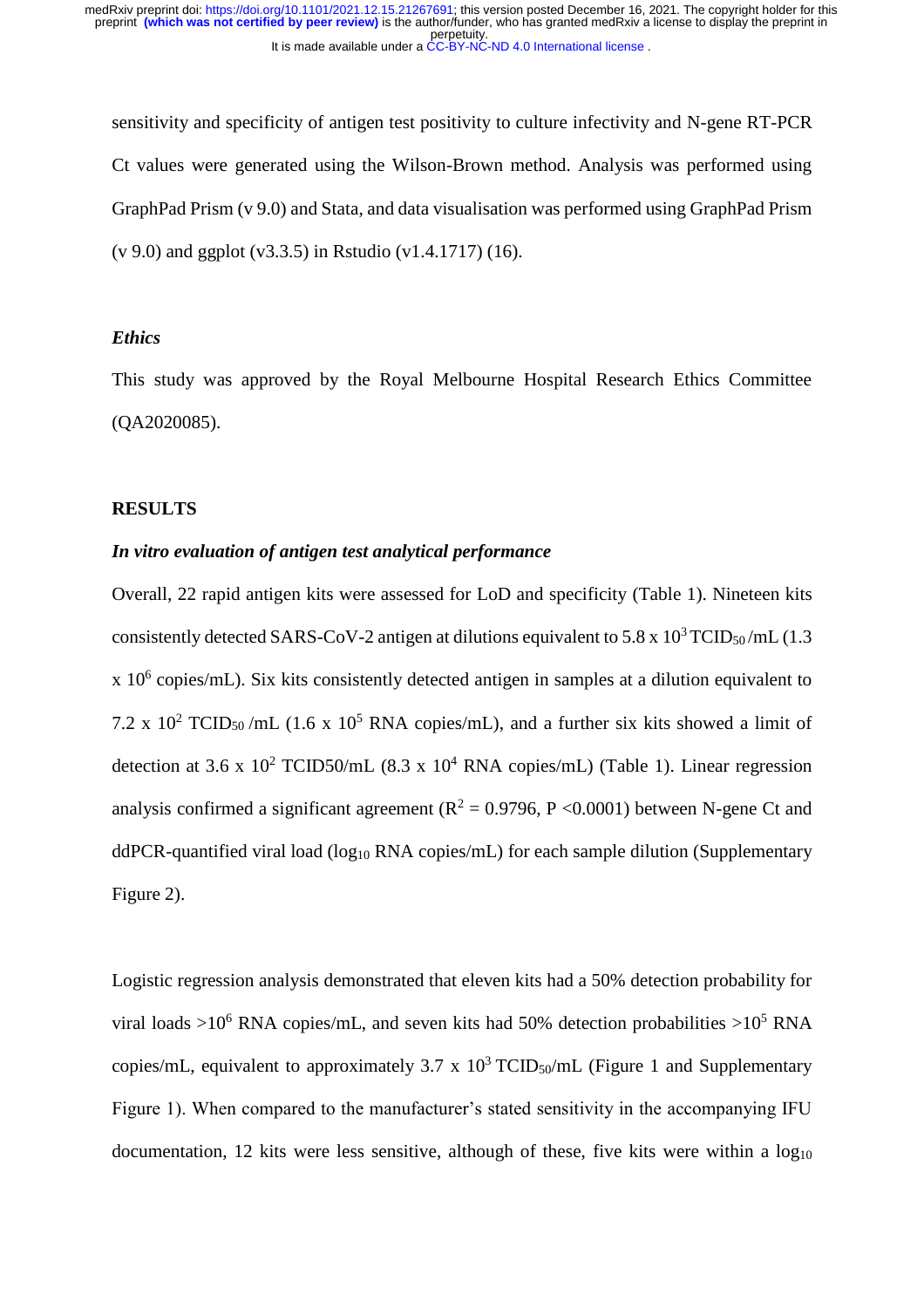difference (Table 1). Three kits provided a limit of detection in ng/mL for recombinant antigen or PFU/mL and therefore could not be compared. None of the kits displayed cross-reactivity with other respiratory viruses (Supplementary Table 4) and no difference in analytical sensitivity was observed between SARS-CoV-2 samples pre- and post-gamma irradiation (Supplementary Table 5).

#### *Rapid antigen test positivity correlates with culture infectivity*

Residual VTM from 78 SARS-CoV-2 RT-PCR-positive clinical specimens were assessed for presence of infectious virus, antigen reactivity (using the Abbott PanBio<sup>TM</sup> COVID-19 Ag test kit) and quantified for viral RNA copies/mL. The median viral load in the 78 samples was 4.62 x 10<sup>5</sup> RNA copies/mL (range 1.60 x 10<sup>2</sup>/mL to 4.41 x 10<sup>8</sup>/mL), with a range of Ct values (median 26.5; range 16.2 to 38.3). In total 41/78 (52.6%; 95% CI 41.6 to 63.3) RT-PCR positive clinical samples were positive using the LFD, of which 40/41 samples (97.6%; 95% CI 86.3 to 100) were also positive for growth in cell culture (Figure 3). Thirty one of the 41 samples with a positive antigen test had a viral load of  $\geq 2 \times 10^5$  RNA copies/mL (equivalent N-gene Ct <28). Logistic regression demonstrated a 50% detection probability of cell culture infectivity at a Ct value of 26.6 (95% CI, 24.8 to 28.5) and viral load of 5.9  $log_{10}$  RNA copies/mL (95% CI, 5.3 to 6.5 log<sup>10</sup> RNA copies/mL) (Figure 2). Viral loads were significantly higher in positive cell cultures and antigen test positive samples compared to culture and antigen test negative samples (Figure 2). The highest Ct value for a positive sample by both antigen test and recoverable infectious virus was 33.4 (Supplementary Table 7).

To assess clinical specificity, we tested 100 SARS-CoV-2 negative samples. None of these 100 samples tested positive using the LFD, resulting in 100% specificity compared with RT-PCR (95% CI 96.3% - 100%).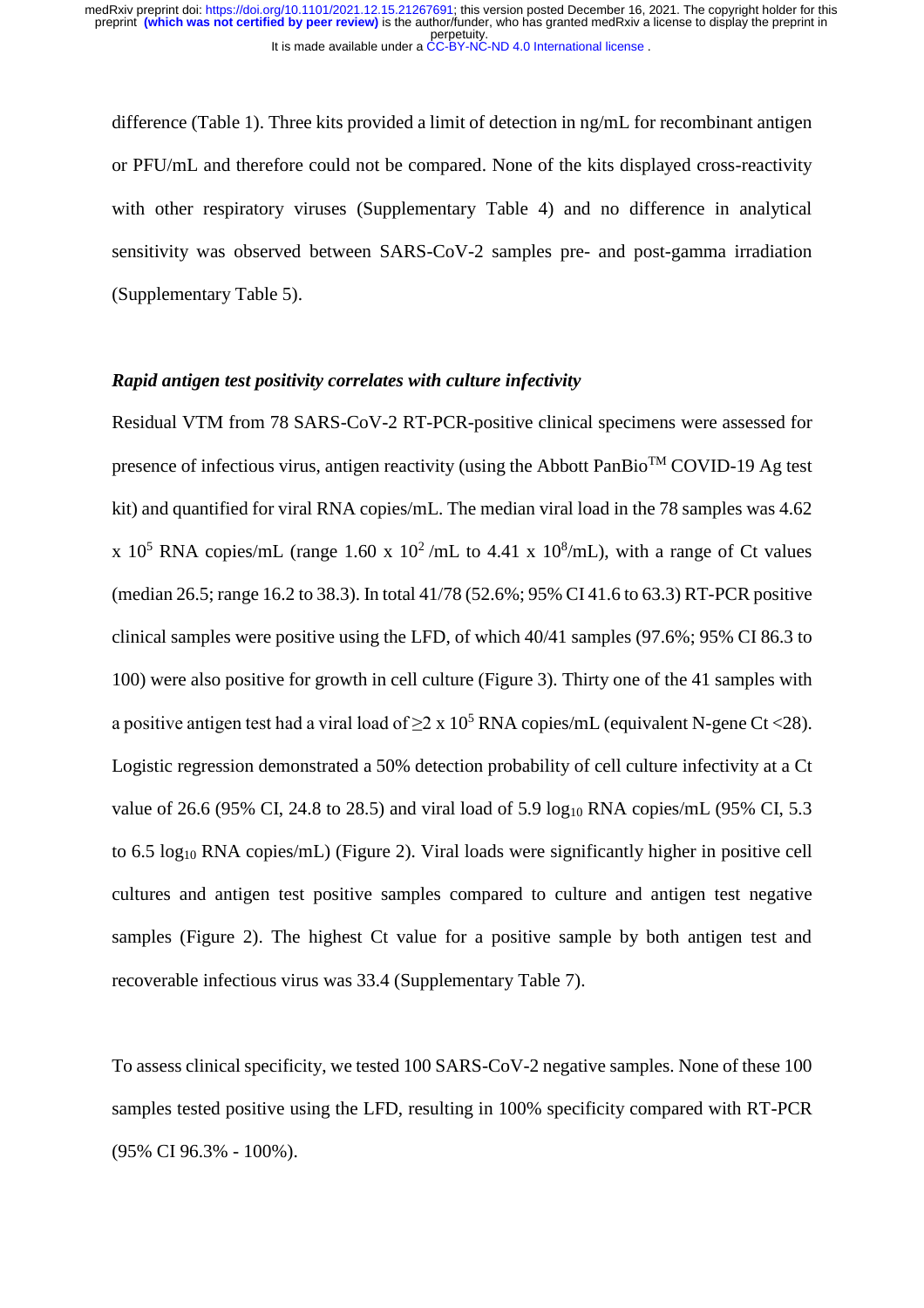#### **DISCUSSION**

Here, we provide information on the comparative analytical performance of twenty-two commercially available LFDs in Australia. As the use of antigen tests increases in Australia, including recent legislative changes allowing home-based antigen testing for COVID-19, knowledge of the performance characteristics is required to help public health agencies, laboratories and the public inform decisions around the selection and implementation of these tests.

All tests were able to detect 1.2 x  $10^4$  TCID50/mL, corresponding to approximately 2.6 x  $10^6$ viral copies per mL. The World Health Organisation (WHO) suggests a minimum acceptable LoD of  $10^2$  -  $10^3$  TCID50/mL for antigen tests (17), and most (68%) kits, including one saliva antigen test kit, were able to detect 1.4 x  $10^3$  TCID<sub>50</sub>/mL, corresponding to a viral load of approximately 3.4 x  $10^5$  RNA copies/mL. Our findings are in keeping with other studies that demonstrate comparable sensitivities for a range of commercially available LFDs. For example, Pusken et al. evaluated 31 rapid antigen tests, including 27 LFDs, using a panel of 50 pooled clinical specimens (15). Similar to our findings, these authors demonstrated that the most sensitive kits were able to detect approximately  $7.5 \times 10^4$  RNA copies/mL, and the least sensitive kit approximately 2.3 x  $10^7$  RNA copies/mL (15). In our study, detection limits ranged from approximately 8.3 x  $10^4$  (six kits) to 2.6 x  $10^6$  RNA copies/mL (all 22 kits). Further, Corman et al. evaluated seven commercially available LFDs and demonstrated that six kits were able to detect between 2.07 x  $10<sup>6</sup>$  and 2.86 x  $10<sup>7</sup>$  RNA copies/mL (18). Importantly however, studies reporting analytical sensitivity of LFDs vary across several parameters, including sample matrix (e.g. VTM or saline) (19), antigenic source (e.g. recombinant antigen; virus inactivation method; swab type) (20); reporting format (e.g. PFU/mL; TCID50; copies/mL) and different SARS-CoV-2 variants (19, 20). Here, we correlate antigen test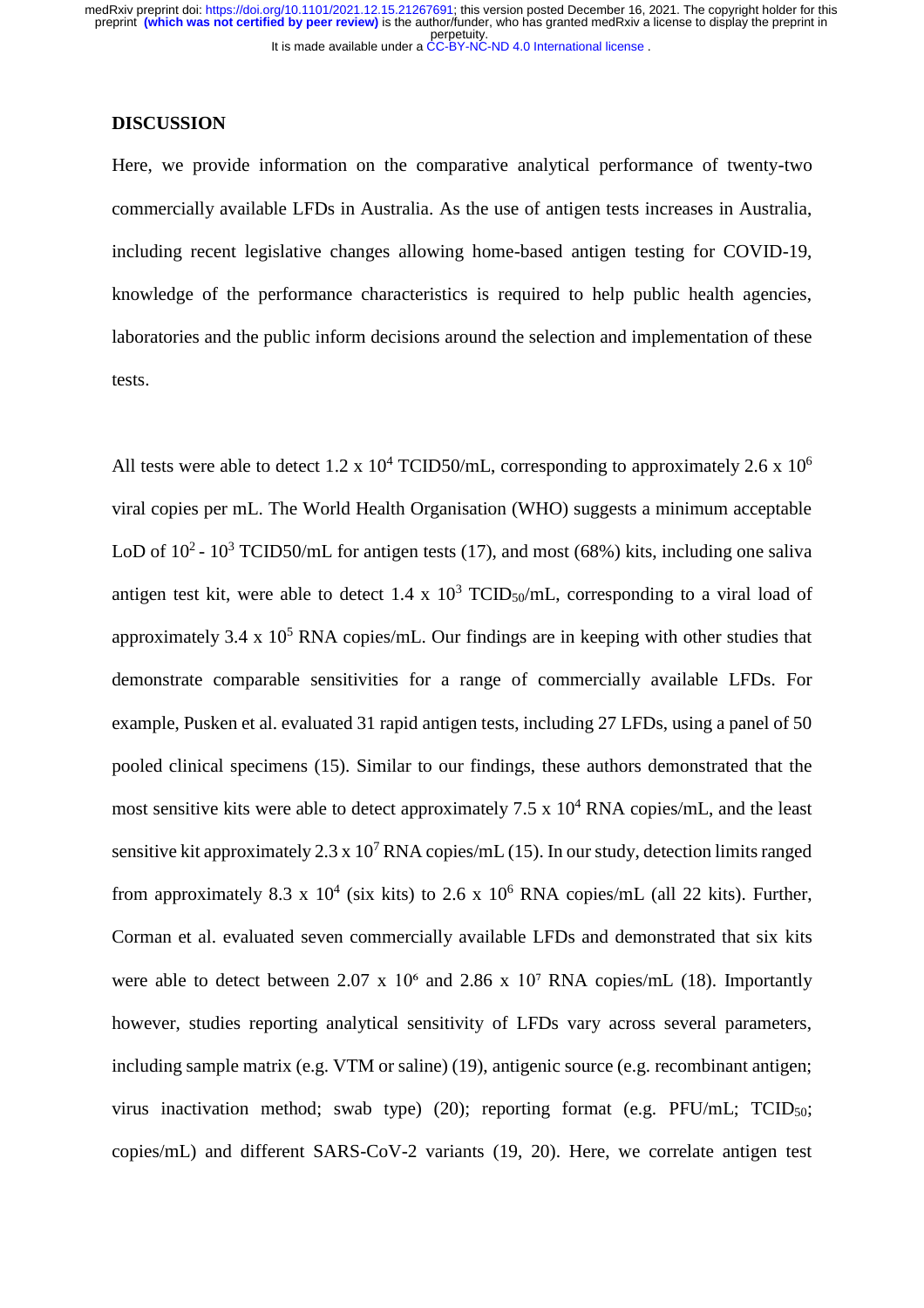positivity with: (i) Ct values; (ii) RNA copies/mL; and (iii)  $TCID_{50}/mL$  to provide a systematic comparison of quantitative laboratory parameters. Our finding of differential analytical sensitivity of antigen kits using standardised panels reiterates the need for ongoing post-market validation data, including regular assessment of batch variation, to help guide the deployment of these tests.

Similar to other studies (21), we found high analytical specificity of antigen tests, with no cross-reactivity for any antigen tests against a panel of other respiratory viruses. Specificity was also high (100%) for the Abbott PanBio<sup>TM</sup> COVID-19 Ag test kit against clinical samples, in keeping with other findings, and with WHO recommendations of a minimum specificity of  $\geq$ 97% for rapid antigen tests (7, 17). Importantly however, even with high specificity, the positive predictive value of antigen testing will be low when there is minimal community transmission; in these circumstances, confirmatory RT-PCR testing is strongly recommended (22).

Previous work has demonstrated a correlation between respiratory tract specimens with higher SARS-CoV-2 viral loads and infectivity in cell culture (8, 23, 24, 25). For example, Pickering et al. found that approximately 95% of clinical samples that yielded a positive viral culture had a Ct value of less than 25 (8). Further, when culture positivity was used as the reference standard, rather than RT-PCR, the sensitivity of antigen testing increased to at 94.7% (8). Similarly, Pekosz et al., found that antigen testing (using the BD Veritor system) demonstrated a higher positive percent agreement (PPA) (~90%) than RT-PCR (~70%) when using positive viral culture as the reference gold standard (26). In our study, 40/41 (98%) of samples with a positive viral culture also had a positive antigen test, with 95% of these samples having a Ct of less than 30. However, we also observed 8/40 (20%) samples that had a positive viral culture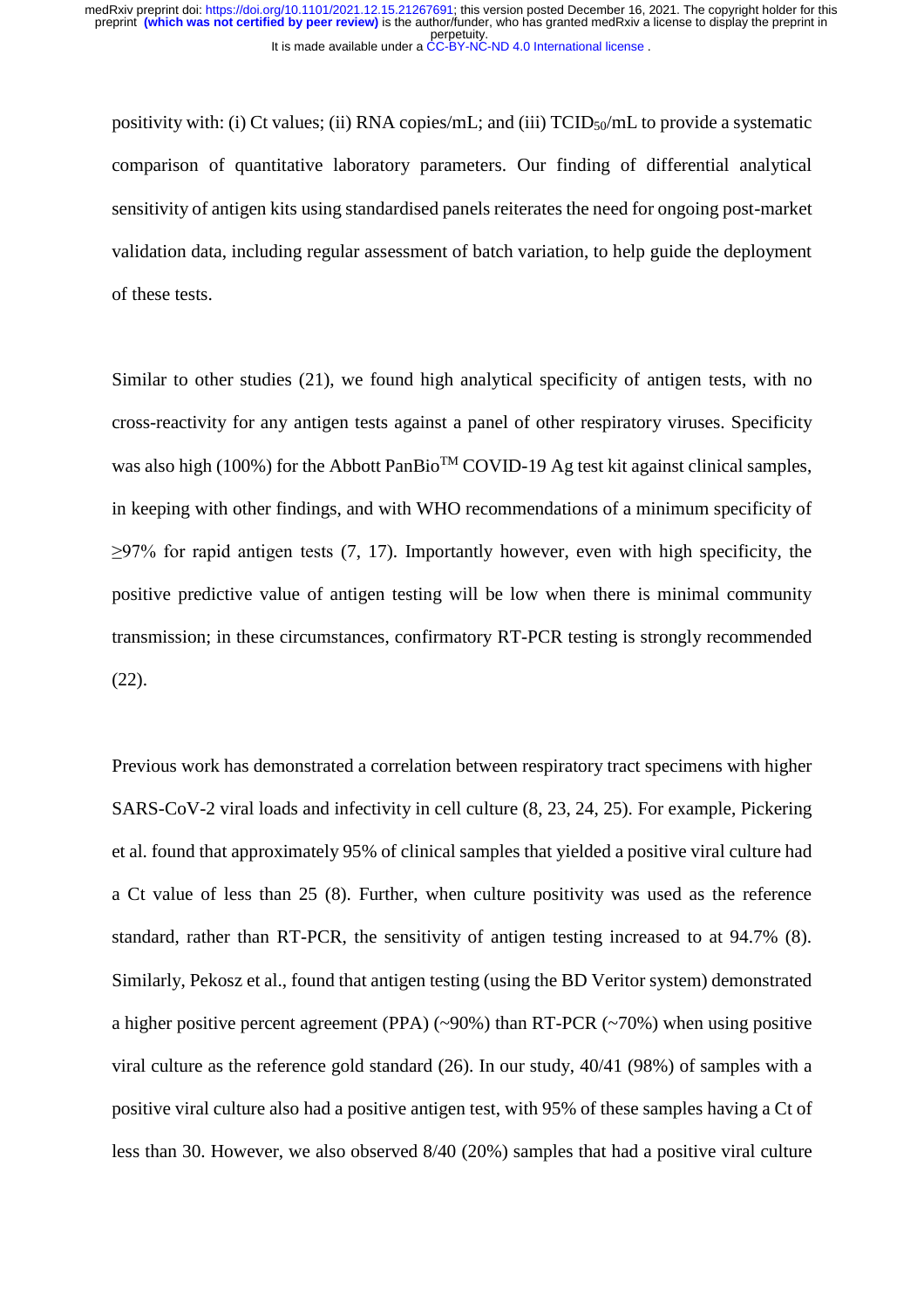It is made available under a [CC-BY-NC-ND 4.0 International license](http://creativecommons.org/licenses/by-nc-nd/4.0/) . perpetuity. medRxiv preprint doi: [https://doi.org/10.1101/2021.12.15.21267691;](https://doi.org/10.1101/2021.12.15.21267691) this version posted December 16, 2021. The copyright holder for this<br>preprint **(which was not certified by peer review)** is the author/funder, who has gran

with Ct values of  $\geq$  27; this may reflect differences in RT-PCR assays and in cell lines used for viral culture across different studies. In our work we utilised an in-house RT-PCR assay and Calu-3 cells for viral culture, whereas Pickering et al. used the AusDiagnostics multiplexedtandem PCR assay and Vero E6 cells, and Pekosz et al. used the Quidel Lyra SARS-CoV-2 Assay and VeroE6TMPRSS2 cells (8, 26). Further, in our study, the majority (65.5%) of clinical samples consisted of the SARS-CoV-2 Delta variant, the predominant global variant, whereas other similar studies have focused on previously circulating variants, such as B.1.1.7 (Alpha variant) (8, 27). These study differences highlight the need for standardised approaches and protocols for studies assessing viral infectivity, particularly if results are subsequently translated into public health or infection control policies.

A limitation of our study, and indeed a limitation of several other laboratory studies assessing antigen test kits, include the use of spiked virus in VTM for kit evaluation, rather than the use of swabs directly placed in manufacturer-provided buffer. However, to try and maximise yield from samples, we tested samples without a freeze-thaw step, as freezing has been shown to reduce yield of infectious virus (18, 28). Although we assessed the analytical characteristics of over twenty assays, a further limitation is that we only evaluated the clinical sensitivity of one antigen test, namely the Abbott PanBio<sup>TM</sup> COVID-19 Ag test assay. However, recent work has highlighted the widespread use of this kit, with 39 published datasets utilising the Abbott PanBio<sup>TM</sup> COVID-19 Ag test assay (21), meaning that our findings will have broad applicability and relevance.

In summary, our data describe the performance characteristics of 22 antigen test kits against the SARS-CoV-2 Delta variant using a standardised evaluation panel. We demonstrate marked variability between test kits, and variability between reported and observed sensitivities,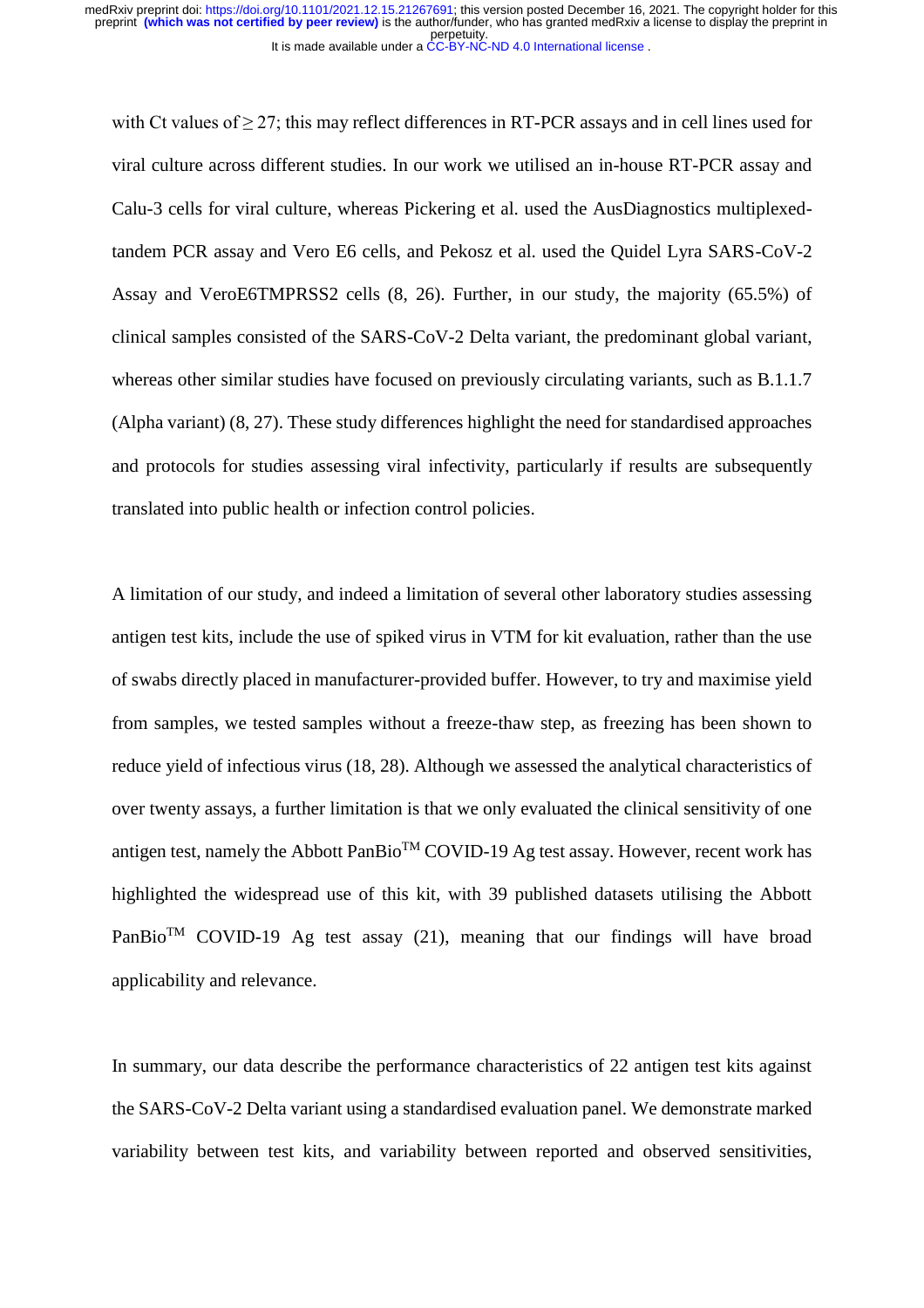although most (86.4%) were able to meet WHO recommended minimum standards for detection. In addition, we further corroborate the hypothesis that antigen test positivity generally correlates with positive viral culture and by extension with presence of infectious viral particles) and that a positive antigen test result could be used as an adjunct to determine SARS-CoV-2 transmission risk. Collectively, our data provide valuable information to help guide antigen test selection and deployment and highlight the need for ongoing systematic postmarket evaluation of antigen test kits, ideally using standardised reagents and protocols.

#### **Acknowledgements**

This work was supported by the Department of Health Victoria, Australia. We thank the study participants for their contributions.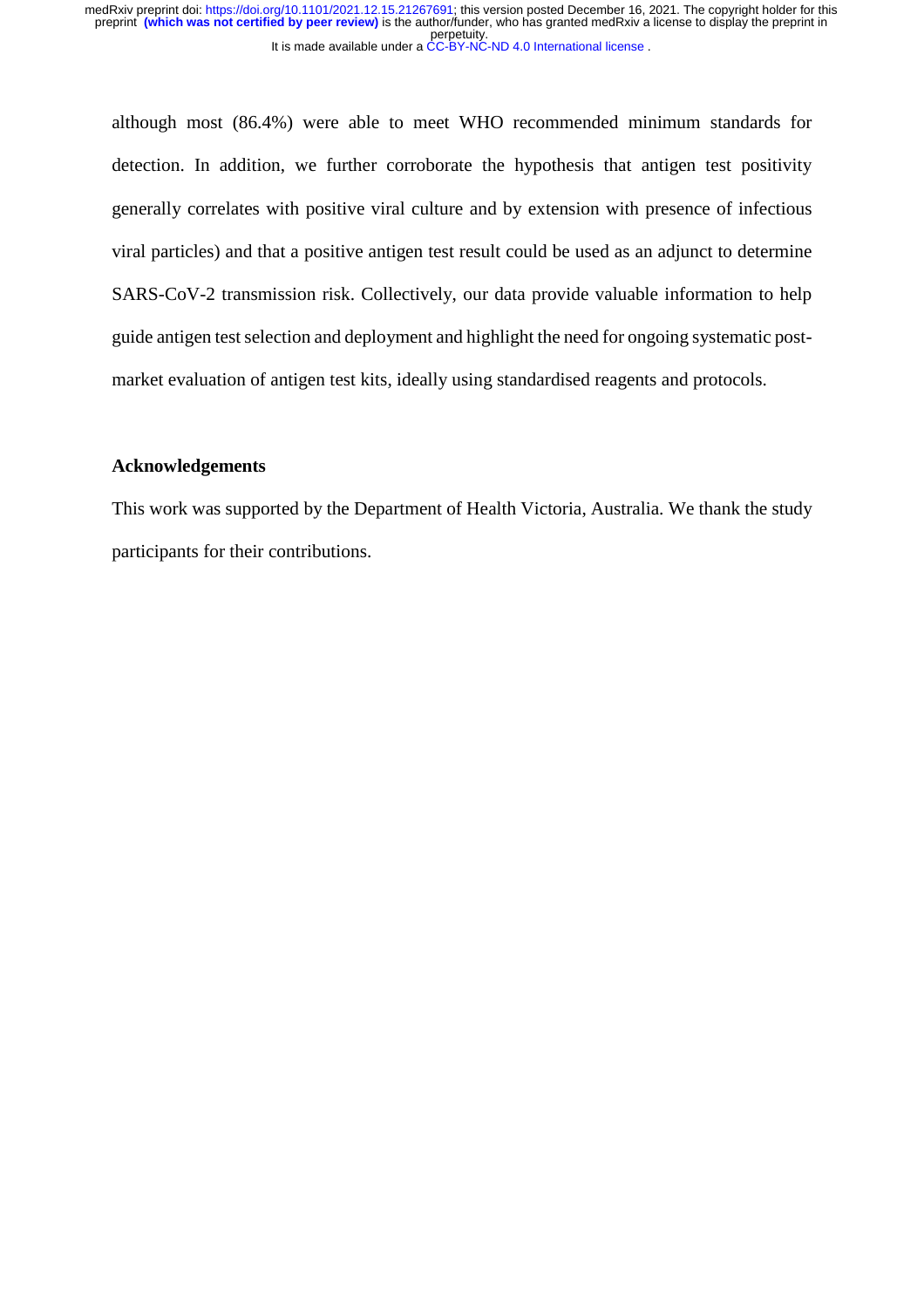## **REFERENCES**

1. Dehning J, Zierenberg J, Spitzner FP, et al. Inferring change points in the spread of COVID-19 reveals the effectiveness of interventions. *Science* 2020; 369.

2. Flaxman S, Mishra S, Gandy A, et al. Estimating the effects of non-pharmaceutical interventions on COVID-19 in Europe. *Nature* 2020; 584:257-61.

3. Mina MJ, Peto TE, García-Fiñana M, Semple MG, Buchan IE. Clarifying the evidence on SARS-CoV-2 antigen rapid tests in public health responses to COVID-19. *Lancet* 2021; 397:1425-7.

4. Mina MJ, Parker R, Larremore DB. Rethinking Covid-19 Test Sensitivity - A Strategy for Containment. *N Engl J Med* 2020; 383

5. Peto T. COVID-19: Rapid antigen detection for SARS-CoV-2 by lateral flow assay: A national systematic evaluation of sensitivity and specificity for mass-testing. *EClinicalMedicine* 2021; 36:100924.

6. World Health Organization (WHO). Antigen-detection in the diagnosis of SARS-CoV-2 infection: Interim guidance. Available at https://www.who.int/publications/i/item/antigendetection-in-the-diagnosis-of-sars-cov-2infection-using-rapid-immunoassays. Accessed 11 November 2021.

7. Dinnes J, Deeks JJ, Berhane S, et al. Rapid, point-of-care antigen and molecular-based tests for diagnosis of SARS-CoV-2 infection. *Cochrane Database Syst Rev* 2021; 3(3).

8. Pickering S, Batra R, Merrick B, et al. Comparative performance of SARS-CoV-2 lateral flow antigen tests and association with detection of infectious virus in clinical specimens: a single-centre laboratory evaluation study. *Lancet Microbe* 2021; 2(9):e461-e71.

9. Almendares O, Prince-Guerra JL, Nolen LD, et al. Performance characteristics of the Abbott BinaxNOW SARS-CoV-2 antigen test in comparison to real-time RT-PCR and viral culture in community testing sites during November 2020. *J Clin Micro* 2021; Jcm0174221.

10. Larremore DB, Wilder B, Lester E, et al. Test sensitivity is secondary to frequency and turnaround time for COVID-19 screening. *Sci Adv* 2021; 7(1).

11. Ritchie H, Mathieu E, Rodés-Guirao L, et al. Coronavirus Pandemic (COVID-19). Available at: https://ourworldindataorg/coronavirus. Accessed 25 October 2021

12. Australian Register for Therapeutic Goods (ARTG). COVID-19 test kits included in the ARTG for legal supply in Australia. Available at: https://wwwlegislationgovau/Details/F2020N00032. Accessed 25 October 2021.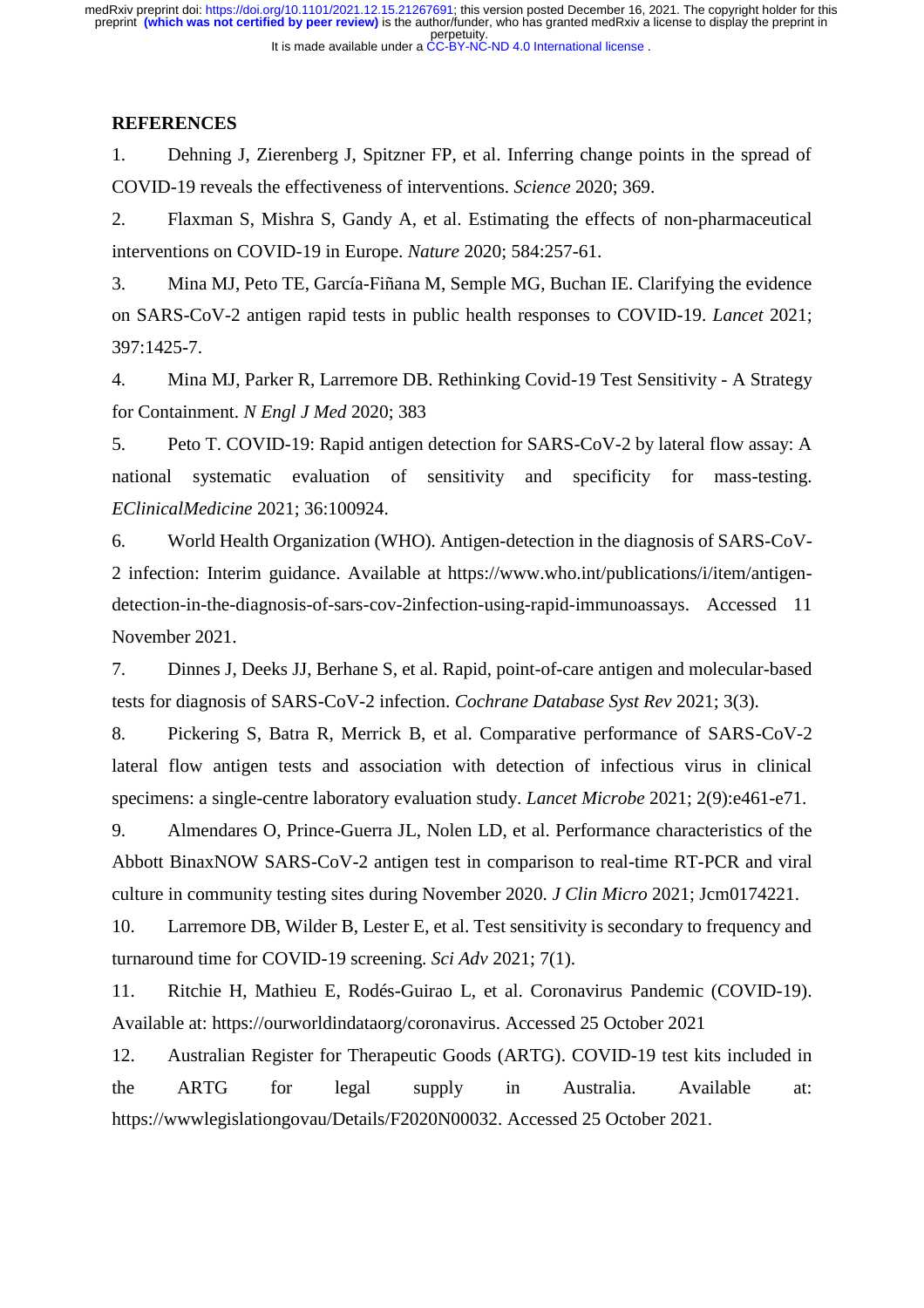13. Lane CR, Sherry NL, Porter AF, et al. Genomics-informed responses in the elimination of COVID-19 in Victoria, Australia: an observational, genomic epidemiological study. *Lancet Public Health* 2021; 6(8):e547-e56.

14. Feldmann F, Shupert WL, Haddock E, Twardoski B, Feldmann H. Gamma Irradiation as an Effective Method for Inactivation of Emerging Viral Pathogens. *Am J Trop Med* 2019; 100(5):1275-7.

15. Puyskens A, Krause E, Michel J, et al. Establishment of a specimen panel for the decentralised technical evaluation of the sensitivity of 31 rapid diagnostic tests for SARS-CoV-2 antigen, Germany, September 2020 to April 2021. *Euro surveill* 2021; 26(44).

16. Wickham H. ggplot2: Elegant Graphics for Data Analysis. *Media* 2009; 35(211):10- 1007

17 World health organisation (WHO). Technical specifications for selection of essential In vitro diagnostics for SARS-CoV-2. Available at https://www.who.int/publications/i/item/WHO-2019-nCoV-Essential IVDs-2021.1. Last accessed 3 November 2021.

18. Corman VM, Haage VC, Bleicker T, et al. Comparison of seven commercial SARS-CoV-2 rapid point-of-care antigen tests: a single-centre laboratory evaluation study. *Lancet Microbe* 2021; 2(7):e311-e9.

19. Cubas-Atienzar AI, Kontogianni K, Edwards T, et al. Limit of detection in different matrices of 19 commercially available rapid antigen tests for the detection of SARS-CoV-2. *Sci Rep* 2021; 11(1):18313.

20. Zhou H, Wang C, Rao J, et al. The impact of sample processing on the rapid antigen detection test for SARS-CoV-2: Virus inactivation, VTM selection, and sample preservation. *Biosafety and Health* 2021; 3(5):238-43.

19. Jian M, Jr., Chung H-Y, Chang C-K, et al. SARS-CoV-2 Variants with T135I Nucleocapsid Mutations may Affect Antigen Test Performance. *Int J Infect Dis* 2021; 114:112- 4.

20. Bourassa L, Perchetti GA, Phung Q, et al. A SARS-CoV-2 Nucleocapsid Variant that Affects Antigen Test Performance. *J Clin Virol* 2021; 141:104900.

21. Brümmer LE, Katzenschlager S, Gaeddert M, et al. Accuracy of novel antigen rapid diagnostics for SARS-CoV-2: A living systematic review and meta-analysis. *PLoS Med* 2021; 18(8):e1003735.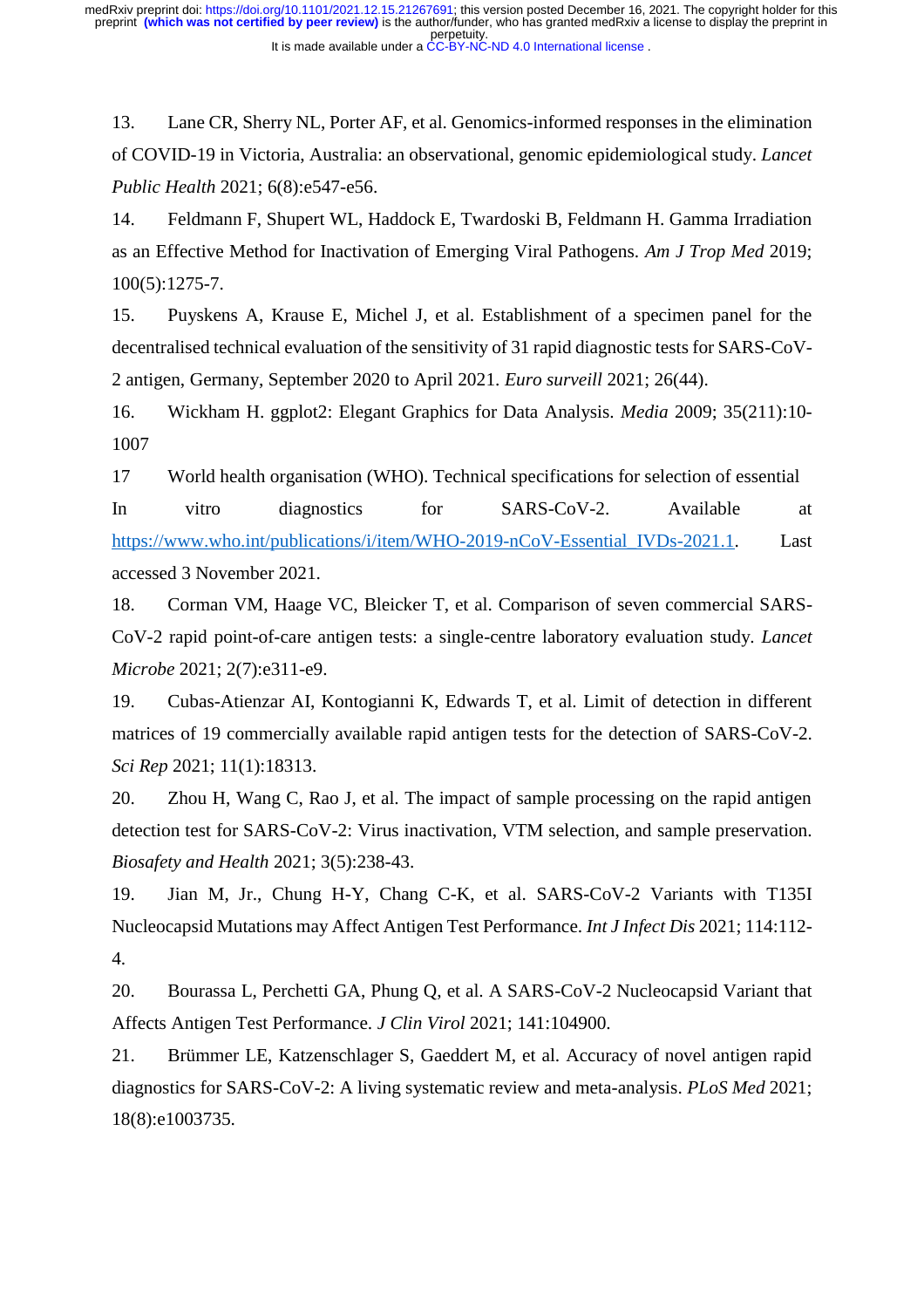22. Muhi S, Tayler N, Hoang T, et al. Multi-site assessment of rapid, point-of-care antigen testing for the diagnosis of SARS-CoV-2 infection in a low-prevalence setting: A validation and implementation study. *Lancet Reg Health West Pac* 2021; 9:100115.

23. Bullard J, Dust K, Funk D, et al. Predicting infectious SARS-CoV-2 from diagnostic samples. *Clin Infect Dis* 2020; 71(10):2663-66.

24. van Kampen JJ, van de Vijver DA, Fraaij PL, et al. Duration and key determinants of infectious virus shedding in hospitalized patients with coronavirus disease-2019 (COVID-19). *Nat Commun* 2021; 12(1):1-6.

25. Buder F, Bauswein M, Magnus CL, et al. SARS-CoV-2 infectivity correlates with high viral loads and detection of viral antigen and is terminated by seroconversion. *J Infect Dis* 2021; jiab415

26. Pekosz A, Parvu V, Li M, et al. Antigen-Based Testing but Not Real-Time Polymerase Chain Reaction Correlates With Severe Acute Respiratory Syndrome Coronavirus 2 Viral Culture. *Clin Infect Dis* 2021; 73(9):e2861-e6.

27. Jungnick S, Hobmaier B, Mautner L, et al. In Vitro Rapid Antigen Test Performance with the SARS-CoV-2 Variants of Concern B.1.1.7 (Alpha), B.1.351 (Beta), P.1 (Gamma), and B.1.617.2 (Delta). *Microorganisms* 2021; 9(9):1967.

28. Parvu V, Gary DS, Mann J, et al. Factors that Influence the Reported Sensitivity of Rapid Antigen Testing for SARS-CoV-2. *Front Microbiol* 2021; 12(2611).

29. Lane CR, Sherry NL, Porter AF, et al. Genomics-informed responses in the elimination of COVID-19 in Victoria, Australia: an observational, genomic epidemiological study. *Lancet Public Health* 2021; 6(8):e547-e56.

30. Seemann T, Lane CR, Sherry NL, et al. Tracking the COVID-19 pandemic in Australia using genomics. *Nat Commun* 2020; 11(1):4376.

31. Hierholzer JC & Killington RA. Virus isolation and quantitation. *Virology Methods Manual* 1996; 25–46.

32. Corman VM, Landt O, Kaiser M, et al. Detection of 2019 Novel Coronavirus (2019 nCoV) by real-time RT-PCR. *Euro Surveill* 2020; 25 (3).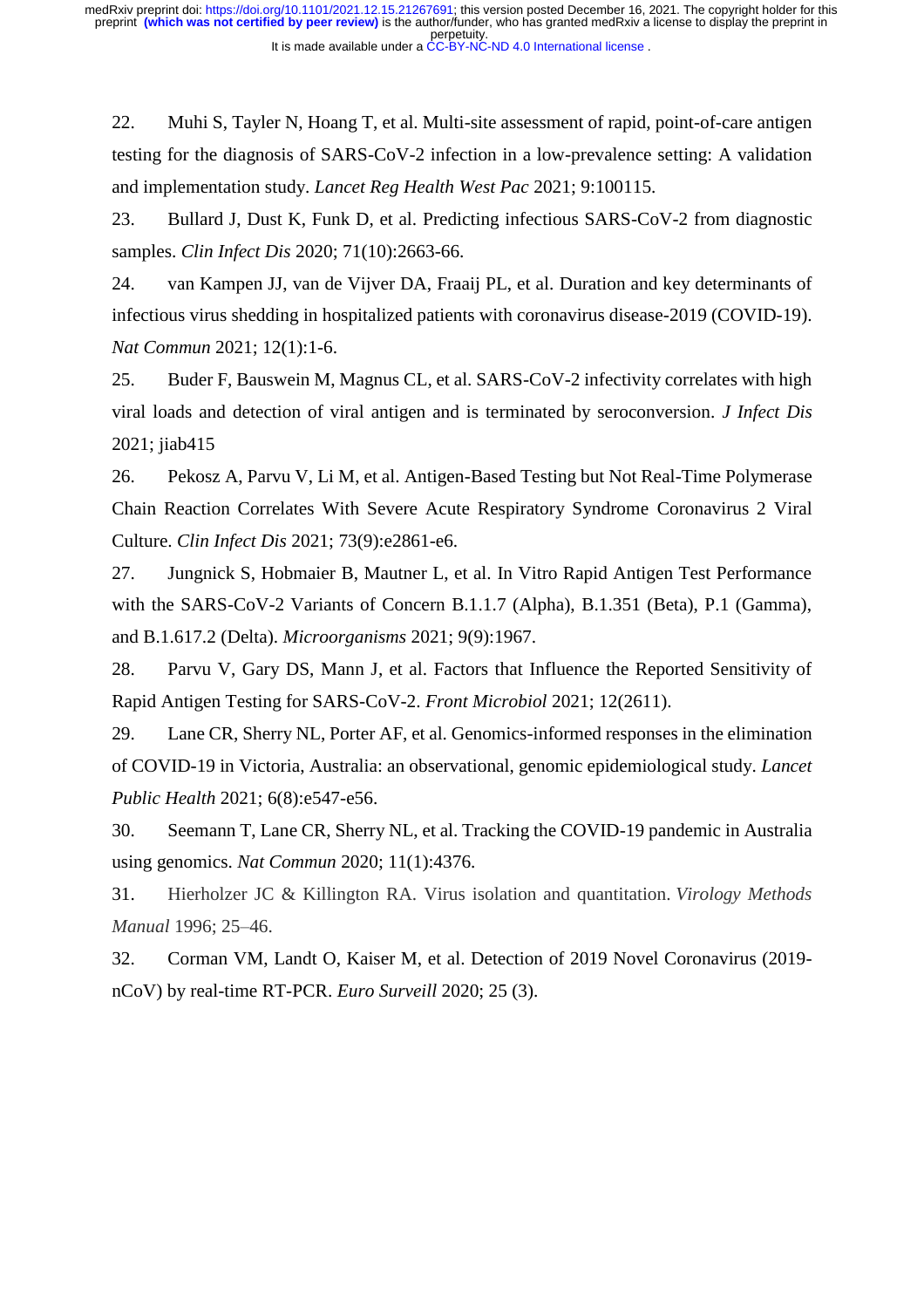perpetuity. medRxiv preprint doi: [https://doi.org/10.1101/2021.12.15.21267691;](https://doi.org/10.1101/2021.12.15.21267691) this version posted December 16, 2021. The copyright holder for this<br>preprint **(which was not certified by peer review)** is the author/funder, who has gran

It is made available under a [CC-BY-NC-ND 4.0 International license](http://creativecommons.org/licenses/by-nc-nd/4.0/) .

## **Table 1.** *In vitro* **analytical sensitivity of 22 rapid antigen tests to gamma irradiated SARS-**

## **CoV-2 Delta variant (B.1.617.2).**

#### **Analytical sensitivity**

| Rapid antigen test                                                                      | <b>Manufacturer</b>                                    | <b>Manufacturer reported</b><br>(TCID <sub>50</sub> /mL) | <b>VIDRL</b> tested<br>(TCID <sub>50</sub> /mL) |
|-----------------------------------------------------------------------------------------|--------------------------------------------------------|----------------------------------------------------------|-------------------------------------------------|
| Nasal/Nasopharyngeal antigen test                                                       |                                                        |                                                          |                                                 |
| OnSite® COVID-19 Ag Point of<br>care test                                               | <b>CTK</b> Biotech Inc                                 | $2.8x10^2$                                               | $1.4x10^3$                                      |
| Ecotest COVID-19 Antigen Nasal<br>Test Kit                                              | Assure Tech (Hangzhou) Co Ltd                          | $5x10^2$                                                 | 1.2x10 <sup>4</sup>                             |
| InnoScreen COVID-19 Antigen<br>Rapid Test Device                                        | Innovation Scientific Pty Ltd                          | $5x10^2$                                                 | $7.2x10^2$                                      |
| SARS-CoV-2 Rapid Antigen Test                                                           | SD Biosensor Inc/Roche                                 | $4.9x10^2$                                               | $3.6x10^2$                                      |
| VivaDiag™ SARS-CoV-2 Ag<br>Rapid Test                                                   | VivaChek Biotech (Hangzhou) Co<br>Ltd                  | $6.8x10^2$                                               | $3.6x10^2$                                      |
| <b>Surescreen Diagnostics COVID-19</b><br>Antigen Rapid Test Cassette                   | <b>BTNX</b> Inc                                        | $1x10^3$                                                 | $3.6x10^2$                                      |
| NowCheck COVID-19 Antigen<br>Test                                                       | BioNote Inc.                                           | $4.9x10^2$                                               | $3.6x10^2$                                      |
| STANDARD™ Q COVID-19 Ag<br>Test                                                         | SD Biosensor Inc.                                      | $2x10^3$                                                 | $7.2 \times 10^2$                               |
| SARS-CoV-2 Antigen Rapid Test<br>Kit                                                    | BIOHIT HealthCare (Hefei) Co Ltd                       | $0.40x10^2$                                              | $7.2x10^2$                                      |
| <b>BIOCREDIT COVID-19 Ag</b>                                                            | RapiGEN Inc                                            | $5.62x10^2$ PFU/mL <sup>a</sup>                          | $2.9x10^3$                                      |
| Wantai SARS-CoV-2 Ag Rapid<br>Test (Colloidal Gold)                                     | Beijing Wantai Biologicalpharmacy<br>Enterprise Co Ltd | $2.3x10^2$                                               | $3.6x10^2$                                      |
| ARISTA™ COVID-19 Antigen<br>Rapid Test                                                  | Arista Biotech Pty Ltd                                 | $1x10^2$                                                 | $2.9x10^3$                                      |
| <b>BD</b> Veritor™ System for Rapid<br>Detection of SARS-CoV-2                          | Becton Dickinson and Company                           | $1.4x10^2$                                               | 1.2x10 <sup>4</sup>                             |
| GenBody COVID-19 Ag                                                                     | GenBody Inc                                            | $5.1x10^2$                                               | $1.4x10^3$                                      |
| Novel Coronavirus (SARS-CoV-2)<br>Antigen rapid test                                    | Hangzhou Realy Tech Co Ltd                             | $1.2x10^3$                                               | $7.2x10^2$                                      |
| Sofia® SARS Antigen FIA                                                                 | Quidel Corporation                                     | $1.1x10^2$                                               | $2.9x10^3$                                      |
| Abbott PanBio <sup>™</sup> COVID-19 Ag<br>Rapid Test Device (Nasal)                     | <b>Abbott Rapid Diagnostics Jena</b><br>GmbH           | $1.6x10^{3}$                                             | $7.2 \times 10^2$                               |
| <sup>a</sup> Testsea SARS-CoV-2 Antigen<br><b>Test Kit</b>                              | Hangzhou Testsea Biotechnology Co<br>Ltd               | $0.1$ ng/mL <sup>a</sup>                                 | $3.6x10^2$                                      |
| CareStart <sup>™</sup> COVID-19 Antigen<br>test                                         | AccessBio                                              | $8x10^2$                                                 | 1.2x10 <sup>4</sup>                             |
| <sup>a</sup> LYHER Novel Coronavirus<br>(Covid-19) Antigen Test Kit<br>(Colloidal Gold) | Hangzhou Laihe Biotech Co Ltd                          | $0.5$ ng/m $L^a$                                         | $7.2x10^2$                                      |
| Saliva antigen test                                                                     |                                                        |                                                          |                                                 |
| 2019-nCoV Ag Saliva Rapid Test<br>Card                                                  | Guangzhou Decheng Biotechnology<br>Co Ltd              | $1x10^2$                                                 | $1.4x10^{3}$                                    |
| Ecotest COVID-19 Antigen Saliva<br>Test Kit                                             | Assure Tech (Hangzhou) Co Ltd                          | $0.31x10^2$                                              | $2.9x10^3$                                      |

<sup>a</sup> Values are not directly comparable as reported in other units

# Limits set by World Health Organisation (WHO) must be between  $10^2 - 10^3$  TCID<sub>50</sub>/mL, ideally <  $1x10^2$ . Results within one log difference of the upper limit were considered

ND = Not determined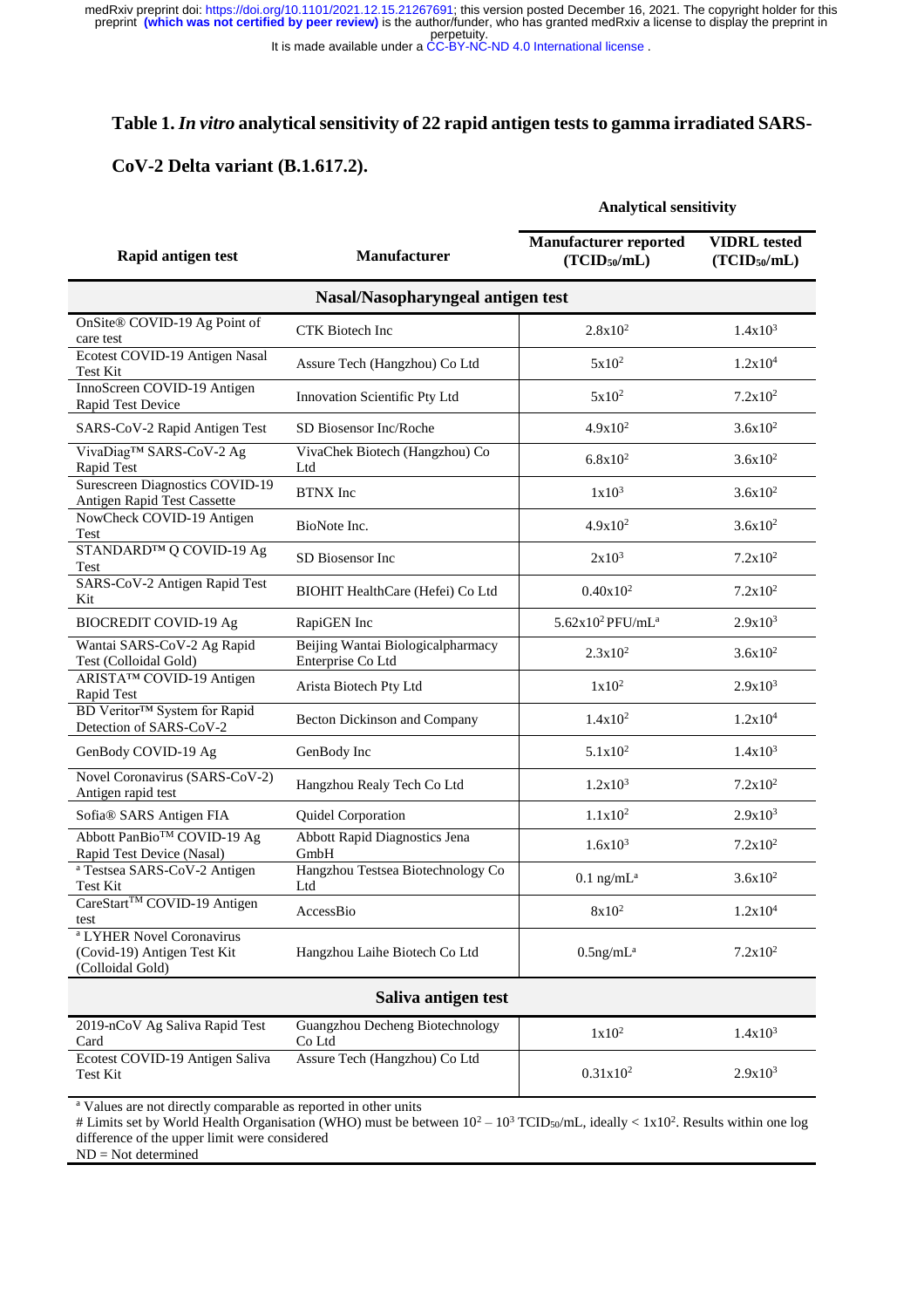perpetuity. preprint **(which was not certified by peer review)** is the author/funder, who has granted medRxiv a license to display the preprint in medRxiv preprint doi: [https://doi.org/10.1101/2021.12.15.21267691;](https://doi.org/10.1101/2021.12.15.21267691) this version posted December 16, 2021. The copyright holder for this

It is made available under a [CC-BY-NC-ND 4.0 International license](http://creativecommons.org/licenses/by-nc-nd/4.0/) .



**Figure 1. Predictive probability of rapid antigen test positivity against SARS-CoV-2 (B.1.617.2).** Thirteen tests were analysed by logistic regression and each result shown is the mean viral load (log<sup>10</sup> RNA copies/mL) expressed as 50% probability of a positive antigen detection. Note that predictive probabilities could not be determined for some kits, where data showed perfect separation (clear distinction between a positive \*1\* and negative \*0\* result) and are not depicted above. Error bars represent the 95% confidence interval (CI). Lateral-flow devices (LFDs) are coloured black, saliva-based antigen test highlighted purple and devices requiring a separate device for results interpretation in blue. The Sofia FIA test is a fluorescence-based test.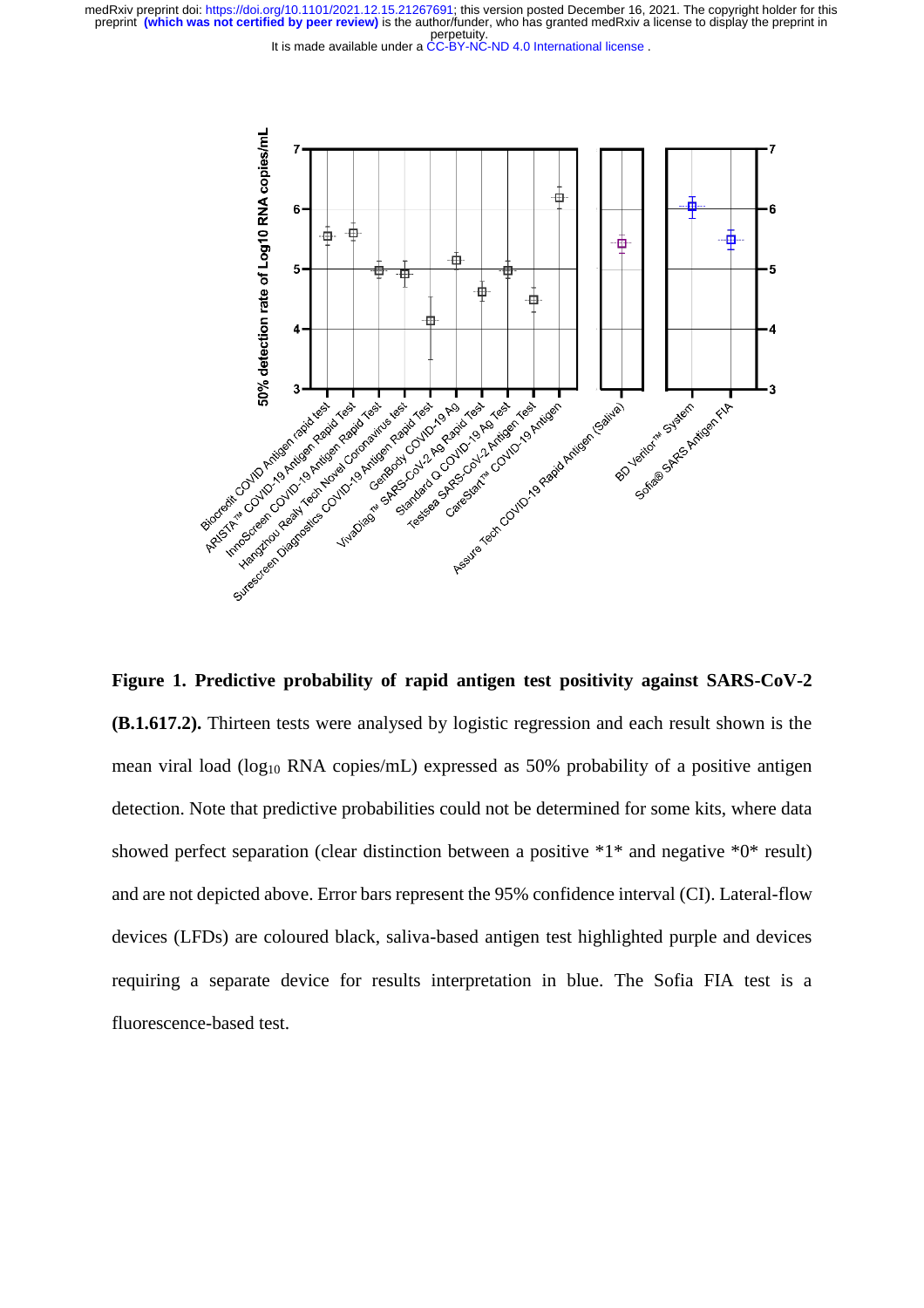perpetuity. medRxiv preprint doi: [https://doi.org/10.1101/2021.12.15.21267691;](https://doi.org/10.1101/2021.12.15.21267691) this version posted December 16, 2021. The copyright holder for this<br>preprint **(which was not certified by peer review)** is the author/funder, who has gran





**Figure 2. Assessment of viral load, antigen test positivity and cell culture infectivity.** Logistic regression models (A) were performed using viral load ( $log_{10}$  RNA copies/mL) to calculate the 50% probability of predicting a positive antigen test (dark blue) and positive recovery of infectious virus by cell culture (red). Ninety five percent confidence intervals are shaded and the dotted line represents a 50% positive probability. Virus load in clinical samples (B) was significantly higher for a positive antigen result (dark green) and in samples that recovered infectious virus by cell culture (purple) compared to antigen (light green) and